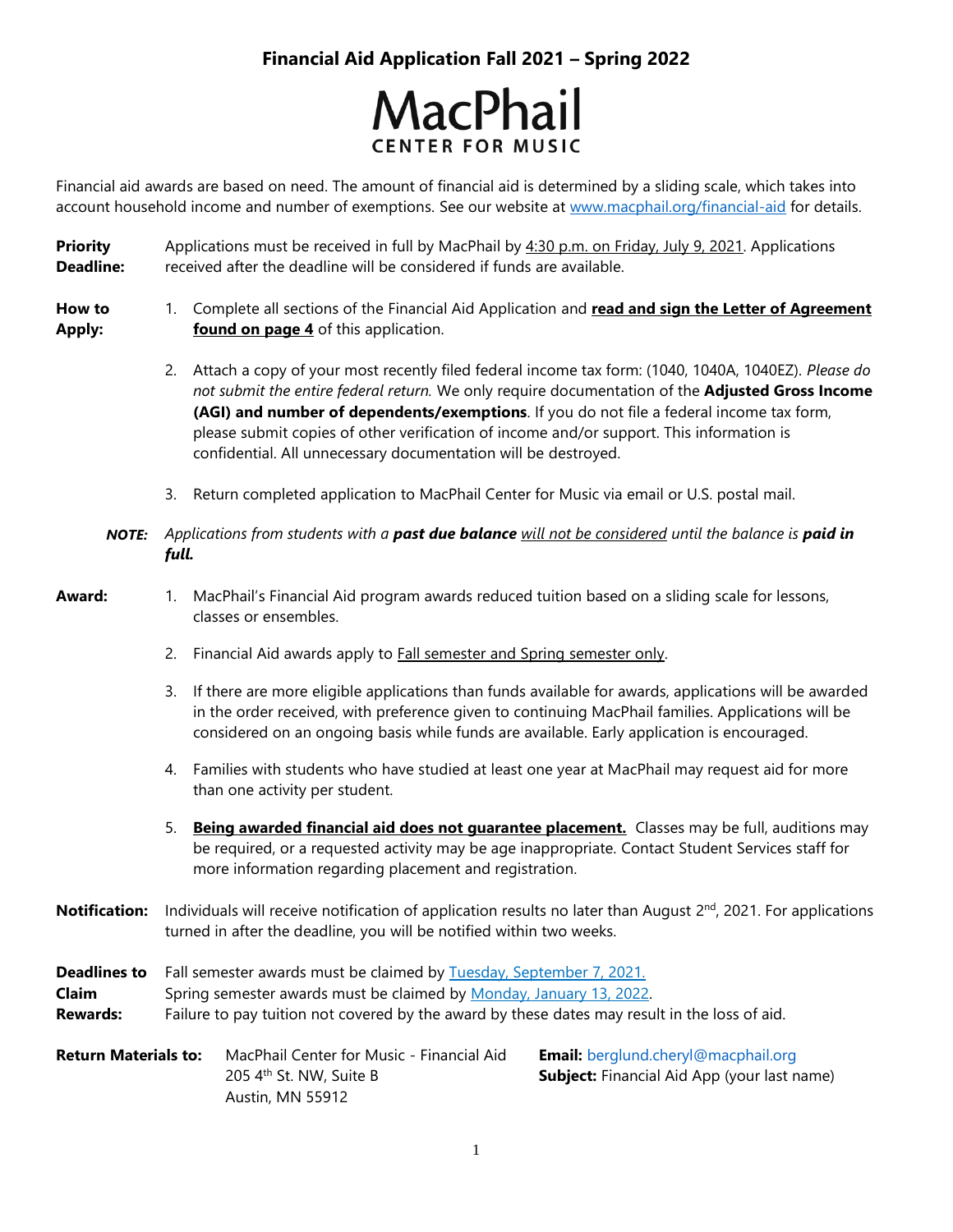# **Applicant Information**

**Only completed financial aid applications will be considered.** Attach a copy of your most recently filed federal income tax form (1040, 1040A, 1040EZ.) We only need to see the **AGI and number of exemptions**. *Please do not submit the entire federal return.* If you do not file a federal income tax form, submit copies of other verification of income and/or support, such as a Social Security statement.

# **Family Information:**

| <b>Financial Information: Annual Household Income</b>                                                                |                                                                                                                                                                 |
|----------------------------------------------------------------------------------------------------------------------|-----------------------------------------------------------------------------------------------------------------------------------------------------------------|
|                                                                                                                      | - If yes: attach a copy of form 1040<br>▶ Do you file federal tax forms 1040, 1040A or 1040EZ?   Yes / No   - If no: provide verification<br>of income received |
| \$                                                                                                                   | <b>EXAGE ADDITION ADDITION CONTINUES ADDITIONAL ADDITIONS Incomment CO20</b> federal income tax form                                                            |
|                                                                                                                      | <b>Number of exemptions</b> (parents and children as listed on your federal income tax form)                                                                    |
| Other income (please attach proof):                                                                                  |                                                                                                                                                                 |
| Description of income:                                                                                               | Amount of income:                                                                                                                                               |
|                                                                                                                      |                                                                                                                                                                 |
| <u> 1989 - Johann Stein, mars an deutscher Stein und der Stein und der Stein und der Stein und der Stein und der</u> |                                                                                                                                                                 |
|                                                                                                                      | Total Annual Income: \$                                                                                                                                         |

## **Special Circumstances**:

Please list any special circumstances that significantly affect income changes in fiscal 2020/20201(*loss of job, wage reduction, hour reduction, major medical expenses, etc.)* If you have no income, please explain how you are living without income *(living with family, receiving assistance, etc.)* **For longer answers, attach separate sheet.**

\_\_\_\_\_\_\_\_\_\_\_\_\_\_\_\_\_\_\_\_\_\_\_\_\_\_\_\_\_\_\_\_\_\_\_\_\_\_\_\_\_\_\_\_\_\_\_\_\_\_\_\_\_\_\_\_\_\_\_\_\_\_\_\_\_\_\_\_\_\_\_\_\_\_\_\_\_\_\_\_\_\_\_\_\_\_\_\_\_\_\_\_\_\_\_\_\_\_\_\_\_\_\_\_\_\_\_\_\_\_\_\_\_\_

\_\_\_\_\_\_\_\_\_\_\_\_\_\_\_\_\_\_\_\_\_\_\_\_\_\_\_\_\_\_\_\_\_\_\_\_\_\_\_\_\_\_\_\_\_\_\_\_\_\_\_\_\_\_\_\_\_\_\_\_\_\_\_\_\_\_\_\_\_\_\_\_\_\_\_\_\_\_\_\_\_\_\_\_\_\_\_\_\_\_\_\_\_\_\_\_\_\_\_\_\_\_\_\_\_\_\_\_\_\_\_\_\_\_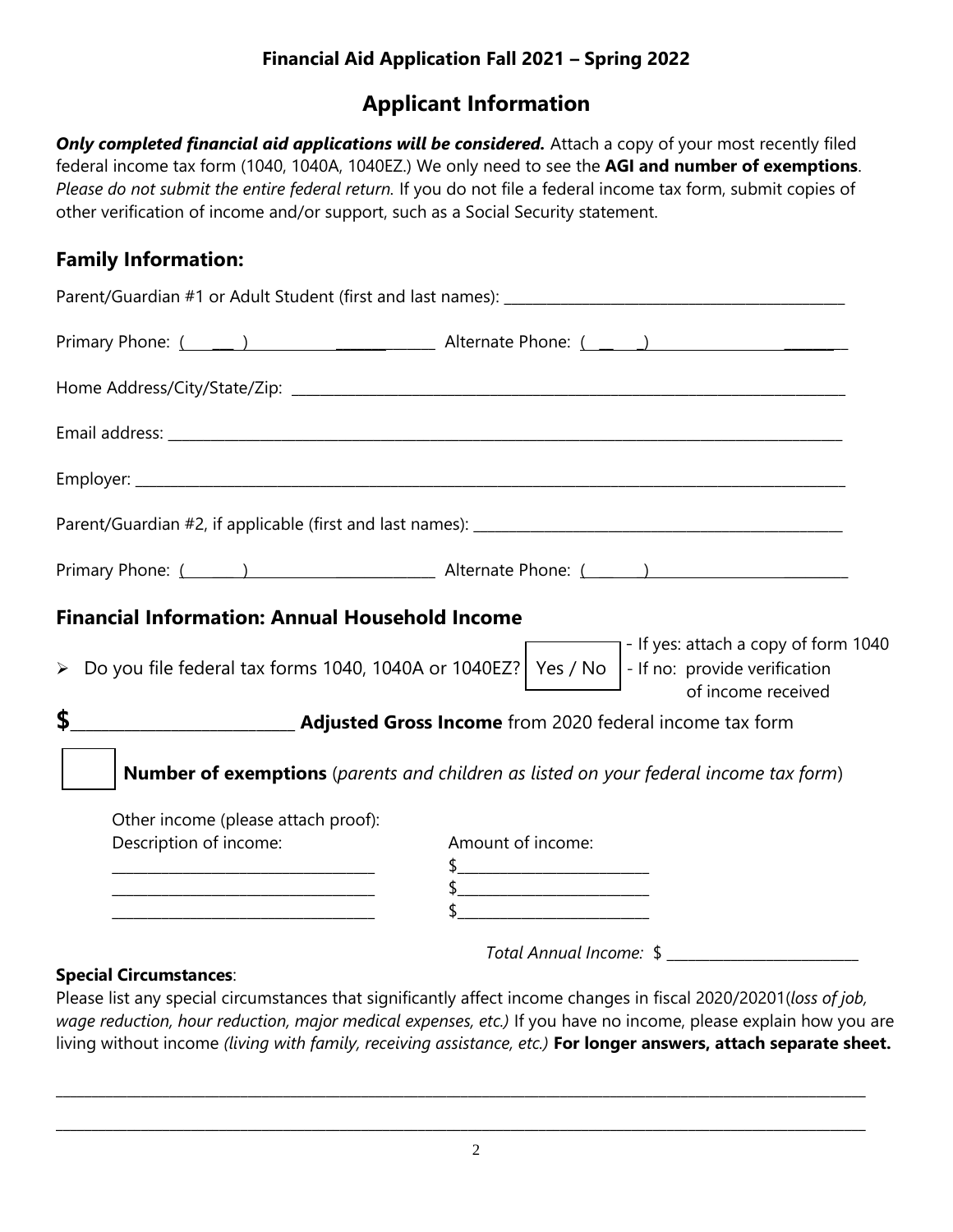# **Student Intended Lesson/Class Information**

List the activities for which each student will be requesting aid. Students who have studied at least one year at MacPhail may request aid for more than one activity. If awarded aid, the aid can only be applied to the activity/activities which are listed on this form. Future requests will be considered only if funds are available. Please complete as much information below as possible. **Note: This is NOT a Registration Form**

| <b>Student Name</b><br>(first and last) | New or<br>Continuing<br>Student | Birth<br>Date | Race or ethnicity,<br>please choose from the<br>following*:<br>A. African American<br>D. Asian<br><b>B. Native American</b><br>E. Latino<br>C. European American F. Other | Activity that the<br>Financial Aid will<br>be used for | Lesson<br>Length | Teacher Name<br>(if known) | Aid<br>requested<br>is for:<br>Fall, Spring<br>or Both? | Location<br>A=Austin<br>$AV = Apple Valley$<br>$CHAN = Chanhassen$<br>MPLS = Minneapolis<br>$O = Online$<br>WBL = White Bear Lake |
|-----------------------------------------|---------------------------------|---------------|---------------------------------------------------------------------------------------------------------------------------------------------------------------------------|--------------------------------------------------------|------------------|----------------------------|---------------------------------------------------------|-----------------------------------------------------------------------------------------------------------------------------------|
|                                         |                                 |               |                                                                                                                                                                           |                                                        |                  |                            |                                                         |                                                                                                                                   |
|                                         |                                 |               |                                                                                                                                                                           |                                                        |                  |                            |                                                         |                                                                                                                                   |
|                                         |                                 |               |                                                                                                                                                                           |                                                        |                  |                            |                                                         |                                                                                                                                   |
|                                         |                                 |               |                                                                                                                                                                           |                                                        |                  |                            |                                                         |                                                                                                                                   |
|                                         |                                 |               |                                                                                                                                                                           |                                                        |                  |                            |                                                         |                                                                                                                                   |
|                                         |                                 |               |                                                                                                                                                                           |                                                        |                  |                            |                                                         |                                                                                                                                   |
|                                         |                                 |               |                                                                                                                                                                           |                                                        |                  |                            |                                                         |                                                                                                                                   |
|                                         |                                 |               |                                                                                                                                                                           |                                                        |                  |                            |                                                         |                                                                                                                                   |

\* Comprehensive data about our students supports our success in raising funds to maintain and grow our financial aid program. All information will be kept strictly anonymous